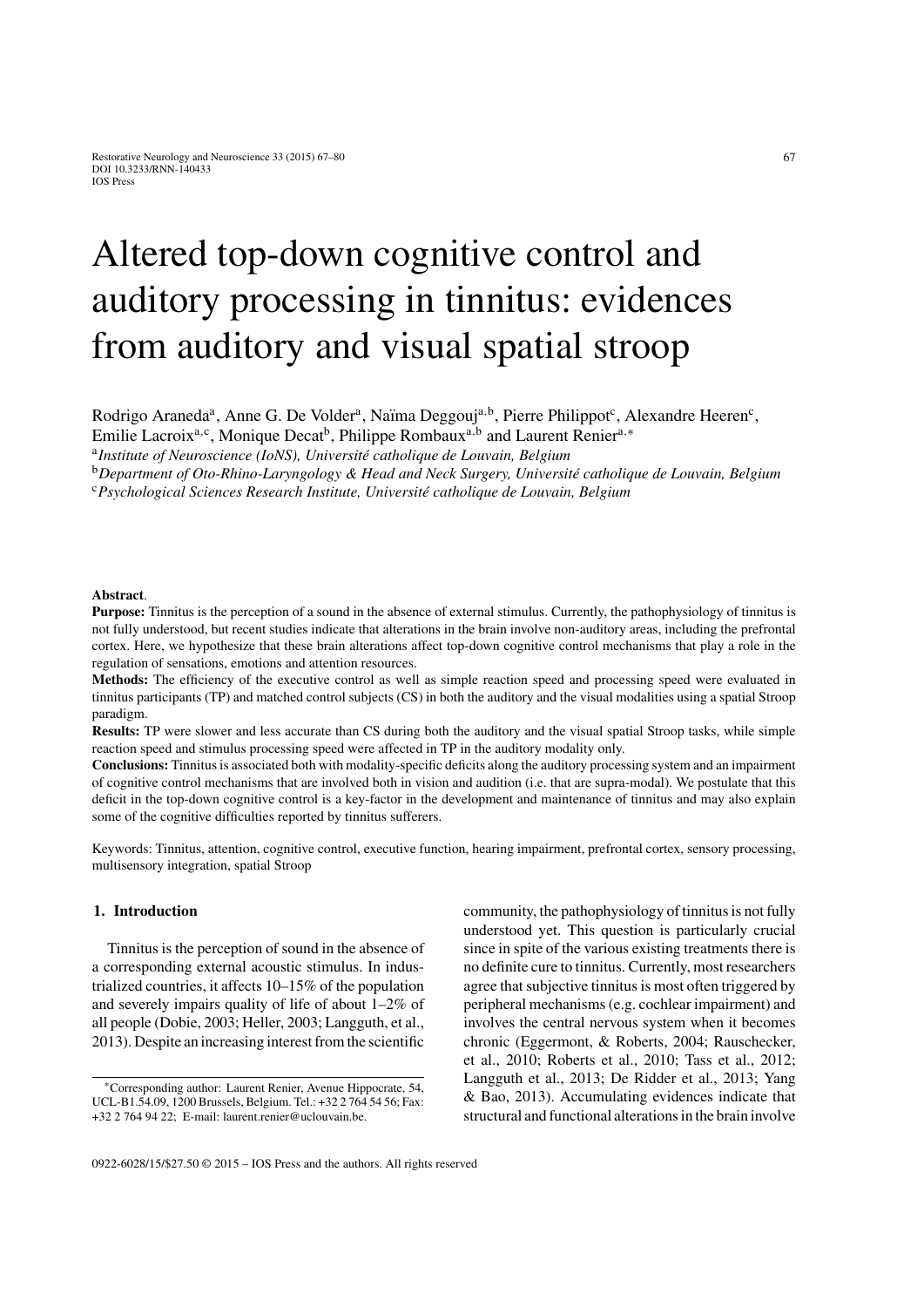not only auditory regions, but also non-auditory areas, including the limbic system and prefrontal regions such as the ventromedial prefrontal cortex (vmPFC) (Mirz, et al., 2000; Lanting, et al., 2009; Schneider et al., 2009; Schlee et al., 2009a, b; Leaver et al., 2011). The abnormalities found in brain regions known as being part of emotion and/or attention networks (MacDonald, et al., 2000; Fan, et al., 2005; Rauschecker et al., 2010; Wang, et al., 2010), probably explain why concentration difficulties are frequently reported by tinnitus sufferers (Langguth, 2011). Altough studies on attention (e.g. divided or selective attention) in tinnitus patients are scarce, most of them indicate impaired performances in these patients (Hallam, et al., 2004; Rossiter, et al., 2006; Stevens, et al., 2007; Heeren et al., 2014). According to recent neuropsychological models of tinnitus, dysfunctions in attention mechanisms should not be regarded as accompanying symptoms or as a consequence of tinnitus, but should rather be considered as contributing components to tinnitus itself (e.g. Roberts, et al., 2013). Attention deficits would affect the habituation process that normally prevents "phantom" auditory perception from reaching awareness (Jastreboff & Jastreboff, 2000; Anderson, et al., 2000). In the prefrontal cortex, the anterior cingulate cortex and the dorsolateral prefrontal cortex have been associated with auditory attention (Alain, et al., 1998; Lewis, et al., 2000; Voisin, et al., 2006) and described as exerting both an early inhibitory modulation of input to the primary auditory cortex (Knight, et al., 1989) and a top-down modulation of auditory processing in humans (Mitchell, et al., 2005). These structures are connected to the vmPFC (Grimm et al., 2006) that is affected in tinnitus and would play a predominant role in the noise canceling pathway (Mühlau et al., 2006; Rauschecker et al. 2010; Leaver et al., 2011; De Ridder, et al., 2011; Seydell-Greenwald et al., 2012; De Ridder et al., 2013).

Although deficiency performances in attention tests have been observed in tinnitus patients, it is not clear which attention network or cognitive sub-component of attention is specifically altered and whether attention impairment primarily depends on tinnitus itself or on some associated disorders (e.g. depression, stress or anxiety). While some researchers considered the observed deficits in attention tests as resulting from a general decrease of the processing speed (Das, et al., 2012) or a global depletion of attentional resources (Andersson et al., 2000; Hallam et al., 2004; Rossister et al., 2006; Stevens et al., 2007), others pointed out

that the observed cognitive difficulties would rather depend on the selective impairment of specific subcomponents of attention (Roberts et al., 2013; Heeren et al., 2014). This question is important since understanding the exact nature of the cognitive deficit in tinnitus is crucial to develop adapted forms of treatments, e.g. determining which cognitive aspect and/or brain region should be targeted by such revalidation procedures as cognitive training, transcranial direct current stimulation (tDCS) or transcranial magnetic stimulation (TMS). It is also a prerequisite to promote a better identification of the different types of tinnitus.

In the present study, the efficiency of the top-down executive control, as well as simple reaction speed and processing speed were evaluated in tinnitus participants and control subjects matched for age, gender, educational level and hearing acuity. A particular attention was paid to the inclusion criteria to homogenize the tinnitus sample and limit potential confounding factors (e.g. depression, anxiety, hearing loss). The same tests, including a spatial Stroop, were adapted and used in both the auditory and the visual modality. The purpose was to identify which cognitive aspects were altered in tinnitus. We postulated that slowed down processing speed or a global decrease in attention resources in tinnitus patients would affect similarly their performances in vision and audition, whereas more specific alterations of the executive control mechanisms would impair their performances mostly in the two (visual and auditory) spatial Stroop tasks only, with no or few effect in the other conditions. Finally, any processing impairment specific to the auditory modality would selectively affect performances in the auditory modality while keeping those in the visual one preserved.

# **2. Ethics statement**

All participants provided their written informed consent prior to the study according to the Declaration of Helsinki (BMJ 1991; 302:1194). The experimental protocol of the study was approved by the Biomedical Ethics Committee of the school of Medicine of the Université catholique de Louvain.

# **3. Participants**

Tinnitus participants (TP) were recruited among patients who consulted the ear, nose and throat (ENT)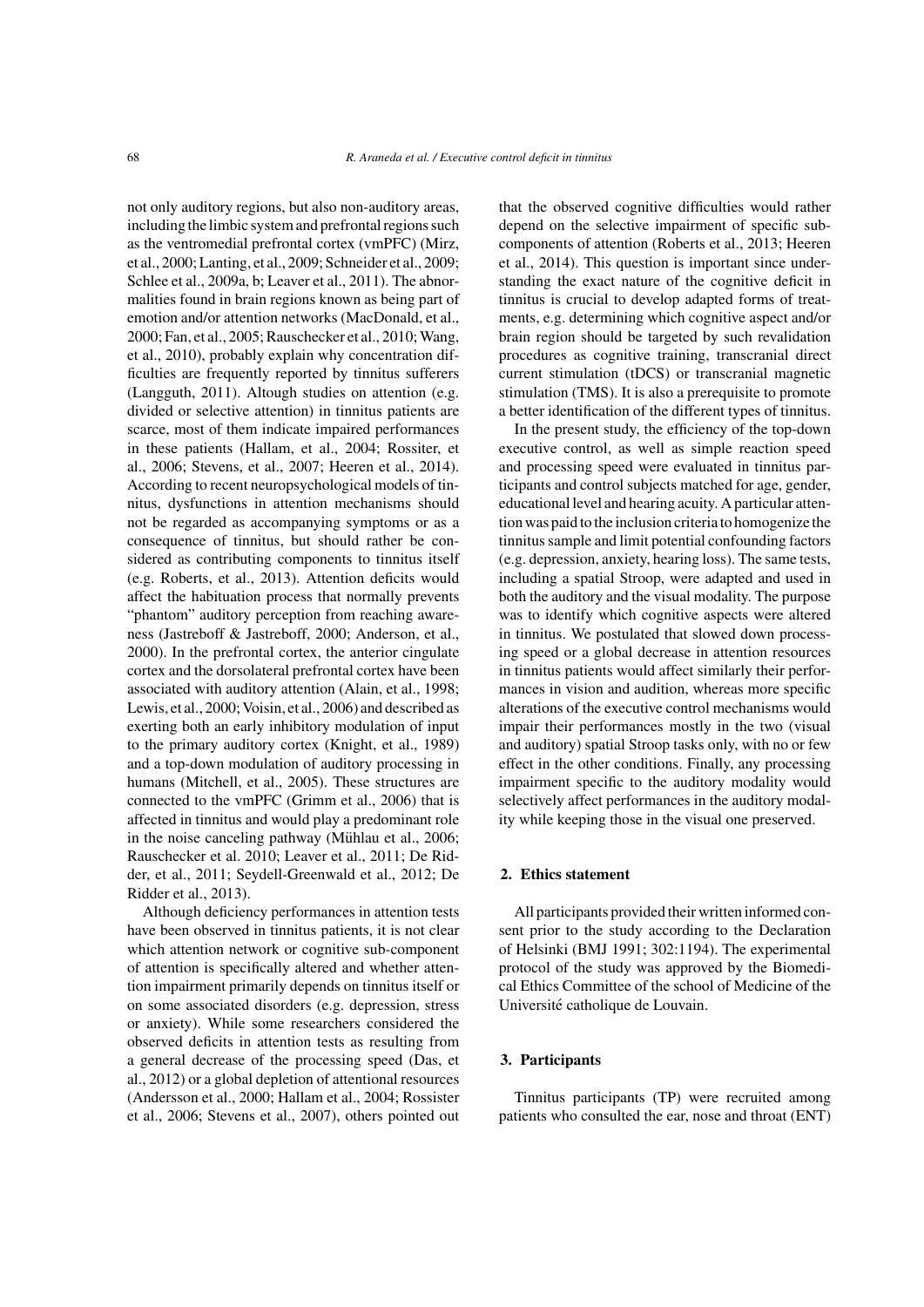| Subjects | Age<br>[years] | Gender | <b>Hearing Loss</b><br>Right/Left [dB] | Tinnitus<br>Frequency [Hz] | Tinnitus<br>Duration [months] | THI<br>[Score: $0-100$ ] | Tinnitus Annoyance<br>$[Score: 0-10]$ |
|----------|----------------|--------|----------------------------------------|----------------------------|-------------------------------|--------------------------|---------------------------------------|
|          | 65             | F      | 27/29                                  | 4000                       | 72                            | 24                       |                                       |
| 2        | 54             | F      | 10/12                                  | 8000                       | 60                            | 82                       |                                       |
| 3        | 23             | F      | 12/12                                  | 1500                       | 33                            | 46                       |                                       |
| 4        | 62             | F      | 20/18                                  | 4000                       | 74                            | 82                       | h                                     |
| 5        | 68             | М      | 20/20                                  | 4000                       | 24                            | 56                       |                                       |
| 6        | 29             | F      | 1/6                                    | 1500                       | 10                            | 22                       |                                       |
| 7        | 36             | F      | 16/14                                  | 6000                       | 15                            | 76                       |                                       |
| 8        | 44             | F      | 11/10                                  | 6000                       | 12                            | 44                       |                                       |
| 9        | 67             | М      | 15/18                                  | 8000                       | 24                            | 48                       |                                       |
| 10       | 60             | М      | 8/6                                    | 8000                       | 8                             | 44                       |                                       |
| 11       | 36             | М      | 10/14                                  | 6000                       | 11                            | 34                       |                                       |
| 12       | 56             | F      | 11/10                                  | 6000                       | 240                           | 28                       |                                       |
| 13       | 54             | M      | 2/2                                    | 6000                       | 13                            | 24                       |                                       |
| 14       | 20             | F      | 8/11                                   | 6000                       | 24                            | 40                       | 10                                    |
| 15       | 48             | М      | 11/14                                  | 4000                       | 9                             | 32                       |                                       |
| 16       | 58             | F      | 15/8                                   | 6000                       | 164                           | 24                       |                                       |
| 17       | 53             | F      | 17/14                                  | 8000                       | 7                             | 30                       |                                       |

Table 1 Characteristics of Tinnitus participants

THI: Tinnitus Handicap Inventory. VAS: Visual Analogue Scale. Hearing loss: Average between 250–4000 Hz.

department of the St. Luc academic hospital in reason of tinnitus. To select the patients, we used strict inclusion criteria in order both to homogenize the best possible the group of tinnitus patients, since there are different kinds of tinnitus, baring different characteristics and involving slightly different pathophysiological mechanisms (Jastreboff, 1990; Roberts et al., 2010; Landgrebe et al., 2010, Langguth et al., 2013), and to isolate tinnitus from potential confounding factors that are frequently associated, such as hearing loss, depression, anxiety or hyperacusis (Langguth et al., 2007, 2013). Accordingly, we only included patients who suffered from a subjective (1) and non-pulsatile tinnitus (2), that was present permanently (not by intermittence) (3), for at least 6 months (chronic) (4), in both ears (bilateral) (5), who had either a normal hearing acuity or a slight hearing loss (i.e. average hearing loss inferior to 35 dB in each ear) (6), without hyperacusis (7), with no record of neurological or diagnosed psychiatric disorder (including major depression) at the time of the testing (8), and without psychotropic medication consumption (9). In total, 17 TP accepted to participate and were included in the study (6 men, 11 women, mean age: 49, SD: 15.2, ranging from 20 to 67 years, see Table 1 for detailed characteristics). Control subjects (CS) were recruited via flyers posted on the university campus and hospital. All of them were healthy, without any recorded history of neurological or psychiatric problems or major hearing impairment. All TP and CS were French speakers and underwent a brief audiometric evaluation of each separate ear (for 250, 500, 1000, 2000 and 4000 Hz frequencies). Then, seventeen CS were selected and individually matched to a TP for gender, age (CS:  $48.76$  years  $\pm$  [14.63\), edu]((http://www.tinnitusresearch.org/index.php))cational level, as well as hearing acuity (each subject being categorized as having either (1) a normal hearing: hearing loss (hl)<20 dB, or (2) slight hearing loss: hl between 21 and 35 dB (see Table 1). Fourteen subjects were right-handed in each group (3 left-handed).

## **4. Questionnaires**

All the TP filled out five questionnaires or scales recommended by the Tinnitus Research Initiative (TRI) (http://www.tinnitusresearch.org/index.php) or commonly used by clinicians and researchers in the field: the Tinnitus Sample Case History Questionnaire (TSCHQ), the Tinnitus Handicap Inventory (THI), the Beck Depression Inventory (BDI), the Self-Rating Depression Scale (SDS) and the Beck Anxiety Inventory (BAI). The TSCHQ allows identifying the history and characteristics of tinnitus (Langguth et al., 2007) while the THI provides an evaluation (between 0 and 100) of its impact on daily living (Newman, et al., 1998). The depression and anxiety scales were used to control the potential effect of emotional state on performance to our tests. In addition, the annoyance caused by tinnitus was assessed on the day of testing using a visual analogue scale (VAS) in which each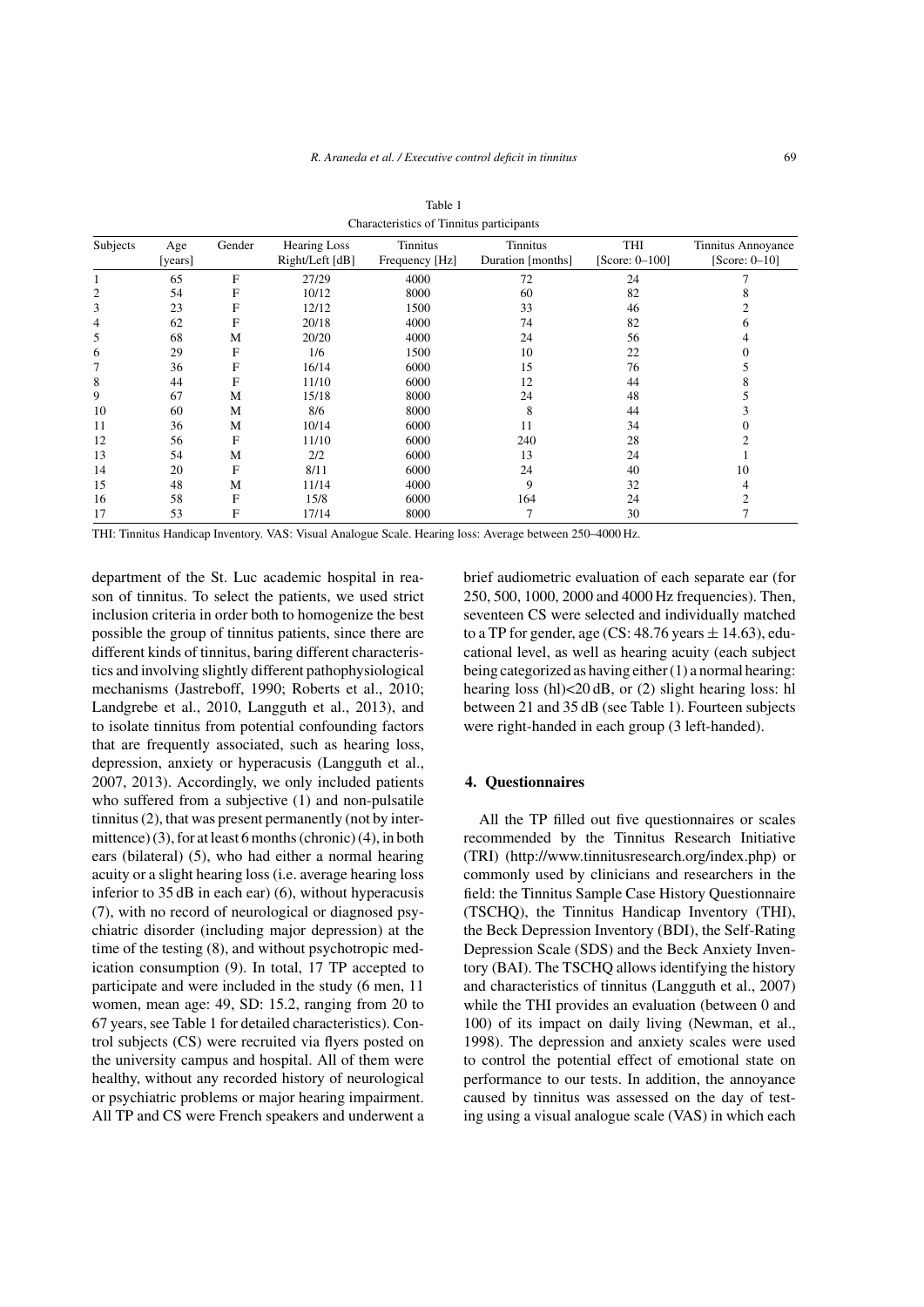| Clinical evaluation and questionnaires scores |                             |                     |                         |  |  |  |  |
|-----------------------------------------------|-----------------------------|---------------------|-------------------------|--|--|--|--|
|                                               | <b>Tinnitus</b><br>$(n=17)$ | Control<br>$(n=17)$ | unpaired <i>t</i> -test |  |  |  |  |
|                                               | Mean $(SD)$                 | Mean $(SD)$         |                         |  |  |  |  |
| Age [years] $ns$                              | 49.00 (15.22)               | 48.76 (14.63)       | $p = 0.4818$            |  |  |  |  |
| Bilateral Hearing Loss [db] ns                | 13.55 (7.26)                | 11.39(6.86)         | $p = 0.1895$            |  |  |  |  |
| Educational level [years] ns                  | 14.41 (3.04)                | 15.24(2.05)         | $p = 0.1807$            |  |  |  |  |
| Beck Depression Inventory [13 items] ns       | 2.94(2.75)                  | 2.41(2.96)          | $p = 0.5404$            |  |  |  |  |
| Zung Self-Rating Depression Scale ns          | 0.47(0.09)                  | 0.44(0.10)          | $p = 0.1966$            |  |  |  |  |
| Beck Anxiety Inventory ns                     | 6.82(2.19)                  | 5.47(2.62)          | $p = 0.0761$            |  |  |  |  |

Table 2

Bilateral Hearing Loss: according to the International bureau for Audiophonology (BIAP).

participant had to rate the level of subjective discomfort by marking a 10 centimetres line whose left extremity represented the lowest degree of discomfort (no discomfort linked to tinnitus). Table 2 shows the scores to the audiometry, questionnaires and scales in TP and CS.

## **5. Experimental conditions**

The experiment comprised three parts, each thought to evaluate a different aspect or level of attention or perceptual (cognitive) processing in both the auditory and the visual modality: (1) stimulus detection (simple reaction speed), (2) stimulus processing (processing speed to recognize or to localize the stimulus) and (3) spatial Stroop (top-down executive control).

- (1) Stimulus detection aimed at measuring the reaction speed in response to auditory or visual stimulation when processing of stimuli was kept to a minimum and little attentional resources were required. In our design, these conditions represented the lowest level of sensory processing and intended to serve as baseline for each subject's reaction speed.
- (2) Stimulus processing aimed at evaluating the processing speed of auditory and visual stimuli when no interference between stimulus attributes was present, i.e. stimulus localization did not require its recognition and vice versa (see below).
- (3) The spatial Stroop conditions specifically aimed at evaluating the efficiency of the top-down executive control (or central executive component) which is a cognitive module (or an executive function) dedicated to the resolution of conflicts between stimulus attributes, in this case stimulus location and stimulus meaning.

## **6. Materials and stimuli**

*Stimulus detection:* Visual stimuli consisted in a grey circle appearing on a black background at the centre of a computer screen. Between the stimuli, a grey fixation cross was displayed at the centre of the screen. Each stimulus was presented for 250 ms with a variable interstimulus interval (ISI) ranging from 450 to 850 ms. The auditory stimuli consisted in a pure tone of 440 Hz (duration: 250 ms, rise and fall times: 10 ms) binaurally presented via headphones (HD 280 Sennheiser Pro) with a variable ISI (450-850 ms). In both modalities there were 72 trials.

*Stimulus processing:* (1) Visual localization: Two French words, "botte" (boot) and "manche" (sleeve) were successively displayed either at the left or the right middle part of a computer screen (Fig. 1). (2) Auditory localization: The same two words were audio recorded and provided monaurally through headphones, either in the left or the right ear. In both localization conditions, each stimulus (word) was presented 50 times (25 times on the left and 25 times on the right) for a total of 100 trials. (3) Visual recognition: Two French words, "gauche" (left) and "droite" (right) were successively displayed at the center of the computer screen. (4) Auditory recognition: The same two words were provided binaurally through headphones. In the recognition conditions, each stimulus (word) was presented 50 times for a total of 100 trials.

*Spatial Stroop:* Visual conditions: The French words, "gauche" (left) and "droite" (right) were successively displayed either at the left or the right middle part of the computer screen (Fig. 1). Auditory conditions: The same two words were provided monaurally through headphones, either in the left or the right ear. In each condition of the spatial Stroop, each stimulus (word) was presented 50 times (25 times on the right and 25 times on the left) for a total of 100 trials.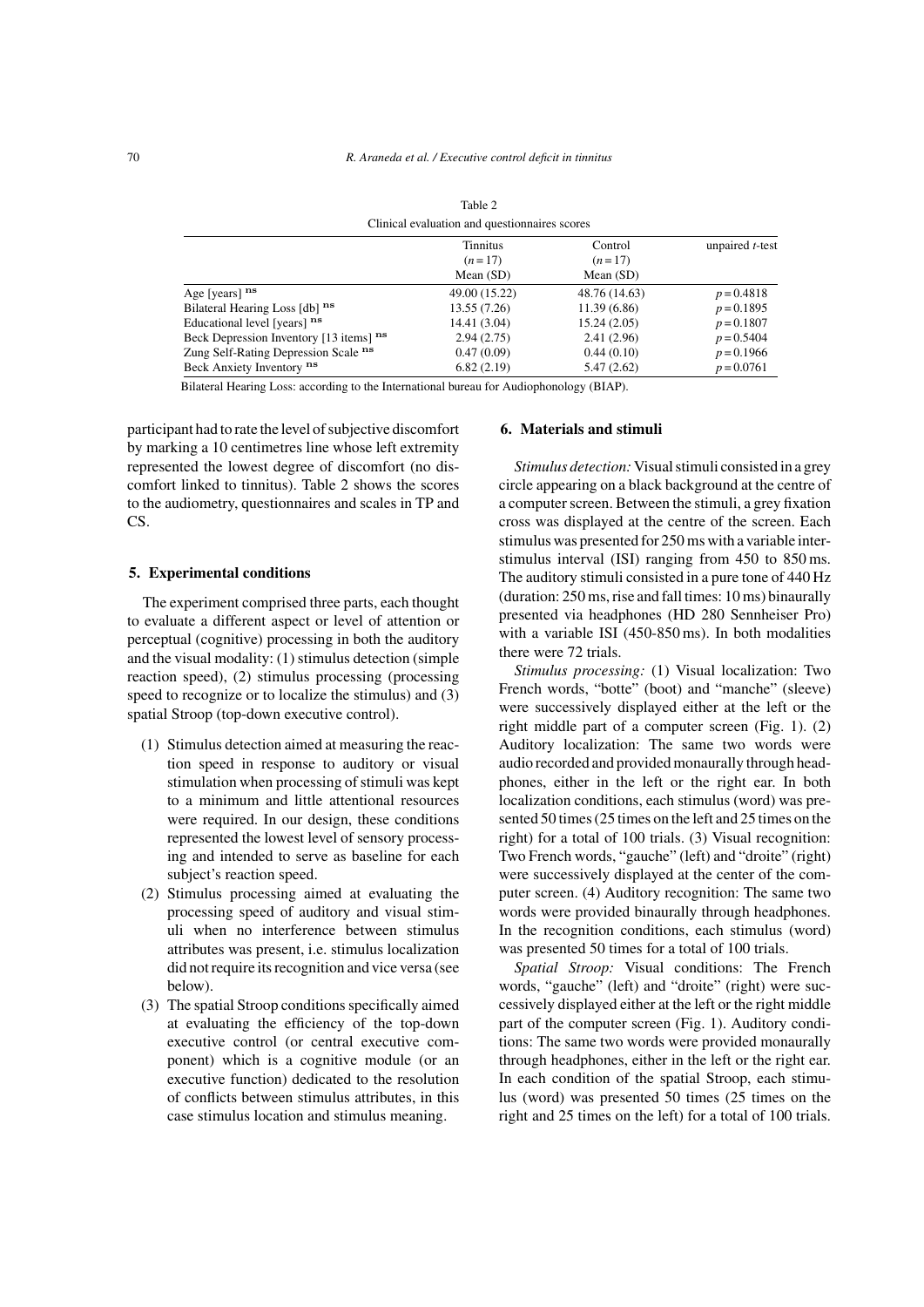

Fig. 1. Illustration of a sequence of stimulation in the visual modality during the stimulus processing conditions (processing speed, upper part) and the spatial Stroop conditions (lower part) for the word localization tasks (left) and the word recognition tasks (right). Word localization task during stimulus processing: the words "manche" (sleeve) and "botte" (boot) appeared in the left or the right part of a computer screen and the subjects had to press the left or the right button of a computer mouse according to where the word appeared (e.g. left button when it was left-sided). Word recognition task during stimulus processing: the words "gauche" (left) and "droite" (right) appeared at the center of a computer screen and the subjects had to press the left or the right button of a computer mouse according to the meaning of the word (e.g. left button when the word "gauche" appeared). Word localization task during spatial Stroop condition: the words "gauche" (left) and "droite" (right) appeared in the left or the right part of a computer screen and the subjects had to press the left or the right button of a computer mouse according to where the word appeared (e.g. left button when the word appeared on the left).Word recognition task during spatial Stroop condition: the words "gauche" (left) and "droite" (right) appeared in the left or the right part of a computer screen and the subjects had to press the left or the right button of a computer mouse according to the meaning of the word (e.g. left button when the word "gauche" appeared).

Noteworthy, in only 50% of the trials there was a conflict between the stimulus location and its meaning (i.e. incongruent trials, e.g. the word "gauche" presented on the right side), as in the other 50% the stimulus features were congruent. Therefore, the congruent trials could serve as controls to isolate the specific effect of interference on the task performance. During both visual and auditory conditions, subjects had to gaze at a fixation cross at the center of the computer screen.

In the stimulus processing and spatial Stroop conditions, the order of stimulus presentation was randomized. Each new trial started after the subject had responded to the previous one or maximum 2000 ms after the presentation of the previous trial. Participants delivered their responses by pressing the right or left button of a two buttons mouse of high temporal accuracy (Razer, model number: RZ01-0015) held in the right hand. Stimulations and recording of responses were controlled using E-Prime 2 Professional<sup>®</sup> (Psychology Software Tools, Pittsburgh, PA, USA).

# **7. Tasks and procedures**

The testing took place in quiet and dimly lit room. Subjects were seated in front of a computer screen (placed at about 60 centimeters from subjects' head) with headphones covering the ears. After a brief familiarization session to the tasks, the different tests were administered in pseudo-random orders that were counterbalanced between subjects and groups. For stimulus detection, subjects were instructed to press as quickly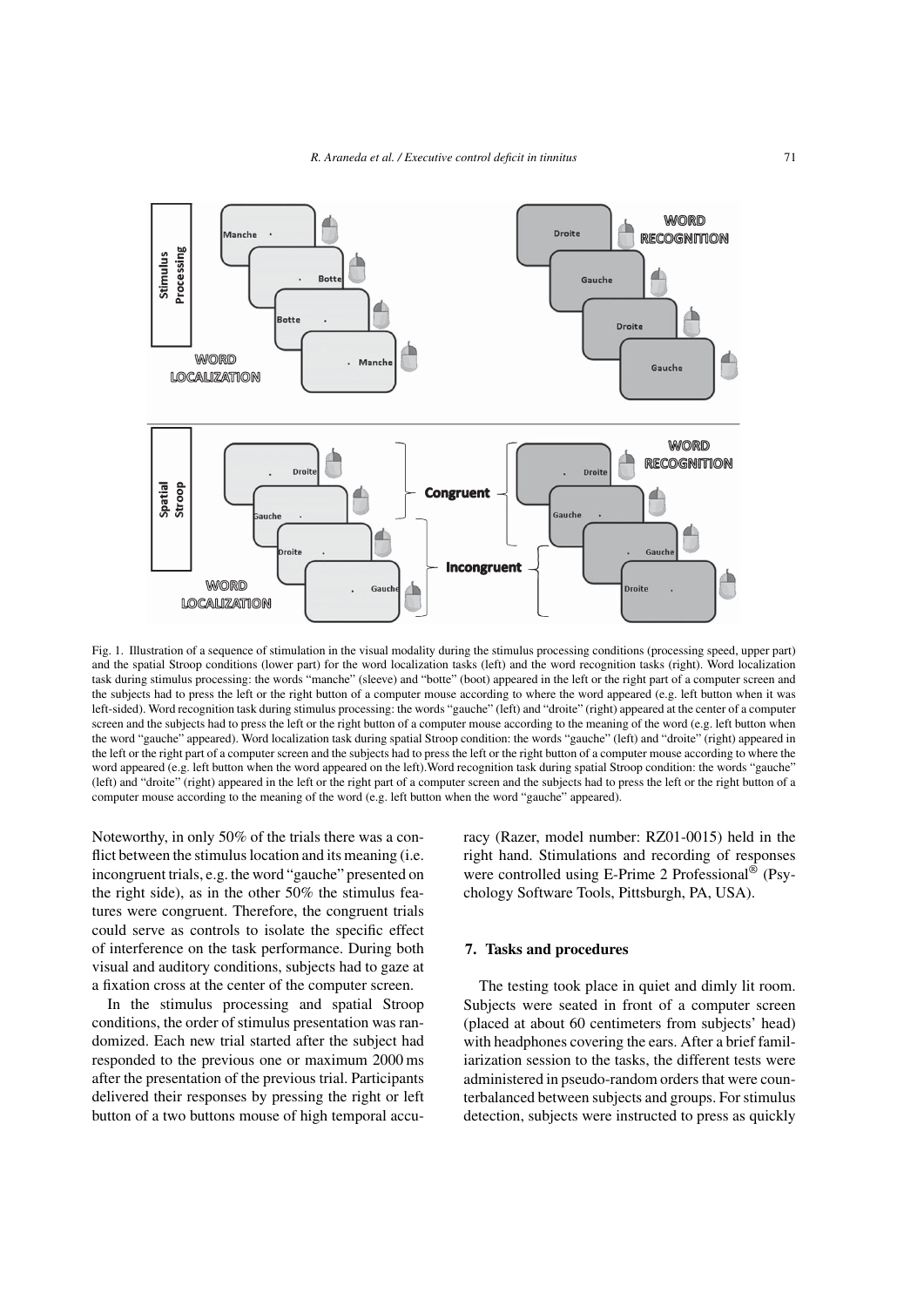as possible on the left mouse button at stimulus (i.e. circle or sound) presentation. For stimulus localization (stimulus processing and spatial Stroop), subjects had to localize each stimulus and to press as quickly as possible on the left mouse button when the stimulus was left-sided and on the right button otherwise. For stimulus recognition (stimulus processing and spatial Stroop), subjects were instructed to press as quickly as possible on the left mouse button when the word "gauche" (left) was presented and on the right button otherwise. During the spatial Stroop conditions, the meaning of the words interfered with their location in 50% of the trials. Subject responses and response times were recorded.

#### **8. Data analysis**

Data reduction was first applied to deal with errors and outliers in the response time data: (1) trials with incorrect responses (1.57% of the trials) were excluded from the response time analyses and (2) response times beyond 2 standard deviations below or above each participant's mean for each experimental condition were discarded as outliers (0.59% of the trials).

According to our initial hypotheses, we were mostly interested in the effect of tinnitus on the efficiency of the top-down executive control, the reaction speed and processing speed in the auditory and visual modalities. Therefore, tasks (i.e. word localization and word recognition) and conditions (i.e. stimulus detection, processing and spatial Stroop) were not used as relevant factors in the analyses; rather, separate analyses were performed within each processing level and task. This allowed reducing the number of (irrelevant) comparisons and simplifying the statistical models. In addition, to better circumscribe our components of interest (i.e. the processing speed and the top-down executive control), "variables differences" were calculated (see here-below).

- (1) Response times to stimulus detection (reaction speed): Analyses were performed on the mean response times for stimulus detection in the auditory and the visual modality, separately.
- (2) Processing speed: We subtracted the individual mean response times in the auditory and visual detection tasks from the individual mean response times in the "word localization" and "word recognition" conditions: i.e. {auditory

word localization *minus* auditory detection}, {auditory word recognition *minus* auditory detection}, {visual word localization *minus* visual detection} and {visual word recognition *minus*} visual detection}. This allowed us controlling for potential group differences in reaction speed that would affect the response times in the stimulus processing conditions (i.e. word localization and word recognition).

(3) Top-down executive control: We subtracted the individual mean response times for the congruent trials from those for the incongruent ones in the spatial Stroop. This method ensured that any group difference observed in the spatial Stroop would be independent from any difference in processing speed and lower level sensory processing.

In addition, we performed a correlation analysis in the tinnitus group to test the potential relationship between the degree of annoyance of tinnitus (VAS scores), its impact on quality of life (THI scores) and the performance in the auditory and visual spatial Stroop conditions (i.e. response speed for the incongruent trials). Additional correlation analyses were performed in the whole group (TP and CS) to test the relationship between the visual and the auditory spatial Stroop. Statistical analyses were performed using STATA/SE 12.0 for Windows<sup>®</sup> (StataCorp, Texas, USA).

# **9. Results**

# *9.1. Clinical scores (subjects characteristics, questionnaires and scales)*

There was no group difference for age  $[t(32) = 0.04]$ ,  $p = 0.48$ ], education level  $[t(32) = 0.92, p = 0.81]$ , depression (BDI and SDS)  $[t(32) = 0.54, p = 0.29]$  and  $[t(32) = 0.86, p = 0.19]$ , anxiety (BAI)  $[t(32) = 1.63]$  $p = 0.06$  and hearing acuity (hearing loss)  $[t(32) = 0.96, p = 0.17]$  (see Table 2 for scores)).

# *9.2. Psychophysical measurements*

Shapiro-Wilk tests showed that the response times (RTs) were normally distributed in the sample in all conditions (all  $p's > 0.05$ ).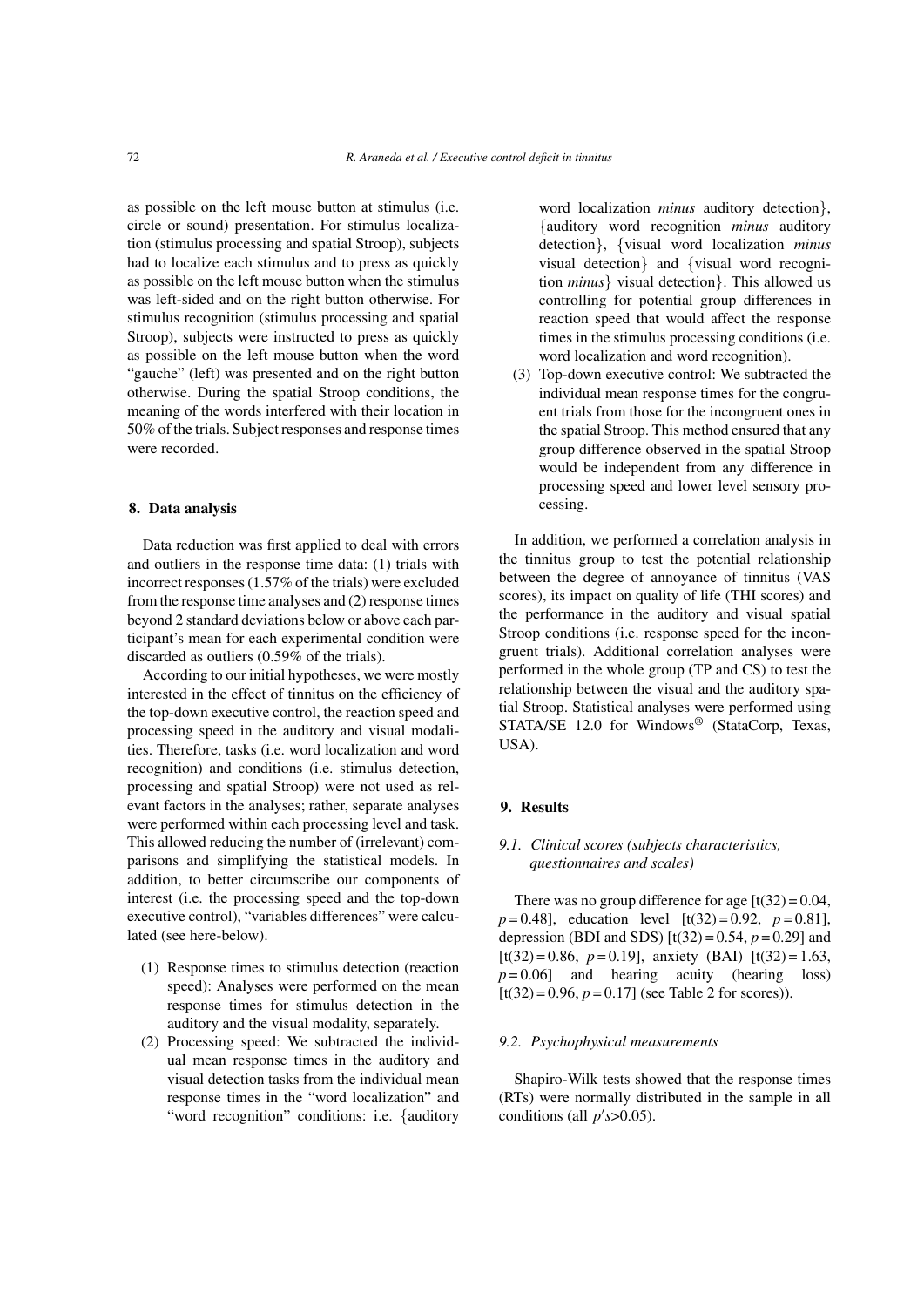

Fig. 2. Response times during the stimulus detection and processing conditions in tinnitus patients and control subjects. The upper part of the Figure shows the response times for the stimulus detection conditions (simple reaction speed) as a function of the group in the auditory modality (left) and the visual modality (right). The lower part of the Figure shows the response times for stimulus processing after subtraction of the individual response times to stimulus detection (see methods). The obtained "corrected" response times are presented as a function of the group and the sensory modality during the word localization condition (left) and the word recognition condition (right). Error bars represent standard errors of the mean (sem). TP: tinnitus patients; CS: control subjects. ∗*p* < 0.05; ∗∗*p* < 0.005; ∗∗∗*p* < 0.001.

*Stimulus detection (reaction speed):* One-way analyses of variance (ANOVA) performed on the response times in each modality separately, revealed a group effect in the auditory modality  $[F(1.32) = 4.48]$ , *p* < 0.05], with slightly longer response times in tinnitus patients (TP) than control subjects (CS), but no group effect in the visual modality  $[F(1.32) = 2.36]$ , *p* = 0.1344] (see Fig. 2).

*Stimulus processing (processing speed for word localization and word recognition):* A 2 (group: TP vs  $CS \times 2$  (sensory modality: auditory vs visual) ANOVA was performed on "variables differences" (i.e. stimulus processing times *minus* stimulus detection times) in each task separately (i.e. in word localization and in word recognition) (Fig. 2). In the word localization conditions, the ANOVA revealed an effect of the group, TP being slower than CS  $[F(3.64) = 5.49, p < 0.05]$ , an effect of the modality  $[F(3.64) = 12.06, p < 0.001]$  and no interaction  $[F(3.64) = 0.58, p = 0.449]$ . *Post-hoc* comparisons using Wald's test with Bonferroni correction showed an effect of the group in the auditory modality  $(p<0.05)$  but not in the visual modality  $(p=0.2677)$ . An effect of the modality was also found in CS  $(p<0.05)$ , while only a trend was observed in TP  $(p=0.06)$ . In the word recognition conditions, there was an effect of the group  $[F(3.64) = 4.01, p < 0.05]$ , an effect of the modality  $[F(3.64) = 36.31, p < 0.001]$ and no interaction [F(3.64) = 0.43, *p* < 0.5120]. *Posthoc* comparisons showed an effect of the group in the auditory modality  $(p < 0.05)$  only, and an effect of the modality in both CS  $(p < 0.001)$  and TP  $(p < 0.001)$ .

*Spatial Stroop (top-down executive control):* In each group and condition, the response times to incongruent trials were longer than the response times to congruent trials (all p's<0.05, Student *t*-tests) (Fig. 3).

A 2 (group: TP vs  $CS$ )  $\times$  2 (sensory modality: auditory vs visual) ANOVA was performed on "variables differences" (i.e. response times for the incongruent trials *minus* response times for the congruent trials in spatial Stroop conditions) in each task separately (i.e. in word localization and in word recognition) (Fig. 4, see also Fig. 3 for the raw response times in spatial Stroop). In the word local-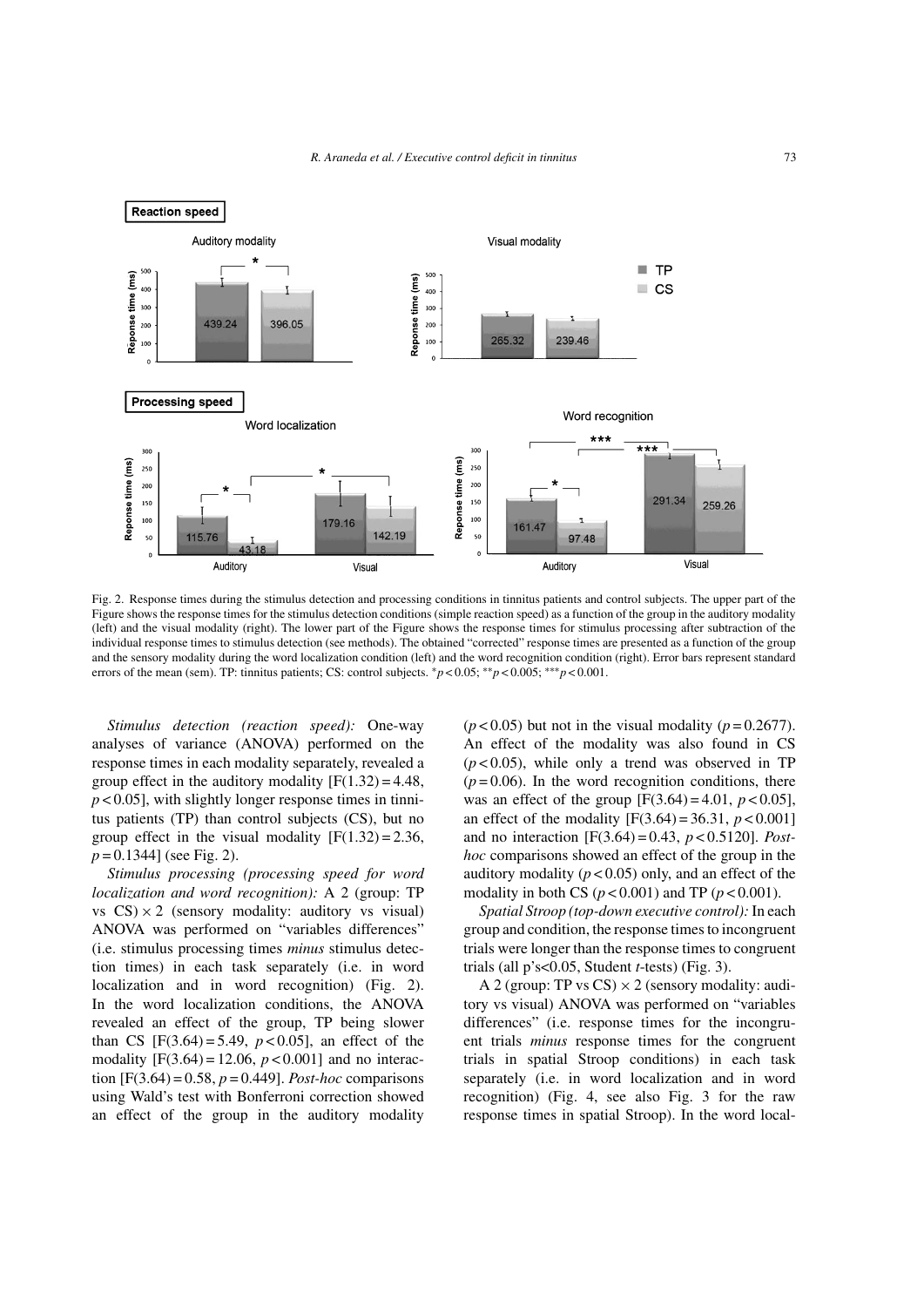

Fig. 3. Response times during the spatial Stroop conditions in tinnitus patients and control subjects. Response times are displayed as a function of the group and the trial type (congruency of the stimulus attributes: congruent vs incongruent) during the word localization conditions (left part) and the word recognition conditions (right part). The upper part of the Figure shows the results in the auditory modality and the lower part of the Figure shows the results in the visual modality. Error bars represent standard errors of the mean (sem). ∗*p* < 0.05; ∗∗*p* < 0.005; ∗∗∗*p* < 0.001.

ization conditions, we observed an effect of the group  $[F(3.64) = 6.47, p < 0.05]$ , an effect of the modality  $[F(3.64) = 5.58, p < 0.05]$  and an interaction between group and modality [F(3.64) = 4.67, *p* < 0.05]. *Posthoc* comparisons using Wald's test with Bonferroni correction showed an effect of the group in the auditory modality  $(p < 0.005)$  only. There was also an effect of the modality in TP  $(p < 0.005)$  only. In the word recognition conditions there was an effect of the group  $[F(3.64) = 13.94, p < 0.001]$ , an effect of the modality  $[F(3.64) = 5.00, p < 0.05]$  and no interaction [F(3.64) = 0.95, *p* = 0.3326]. *Post-hoc* comparisons showed an effect of the group in both the auditory  $(p<0.005)$  and the visual modalities  $(p<0.05)$  and an effect of the modality in TP only  $(p < 0.05)$ .

Too few errors were made during the stimulus detection and processing conditions to allow analyses (percentage of errors <1%). Therefore, statistical

analyses on response accuracy were only performed for the spatial Stroop conditions. A 2 (group: TP vs CS) x 2 (sensory modality: auditory vs visual) ANOVA was performed on the response accuracy rate in each task separately (i.e. in word localization and in word recognition) (Fig. 5). In the word localization conditions, there was an effect of the group  $[F(3.64) = 28.61, p < 0.001]$ , an effect of the modality  $[F(3.64) = 13.87, p < 0.001]$  and a trend for an interaction [F(3.64) = 3.34, *p* = 0.0722]. *Post-hoc* comparisons revealed an effect of the group, with more errors in TP than CS, both in the auditory  $(p<0.001)$  and in the visual modalities  $(p<0.05)$  and an effect of the modality in TP only  $(p < 0.001)$ . In the word recognition conditions, there was an effect of the group  $[F(3.64) = 19.74, p < 0.001]$ , no effect of modality  $[F(3.64) = 1.47, p = 0.23]$  and no interaction [F(3.64) = 1.16, *p* = 0.2854]. *Post-hoc* comparisons showed an effect of the group in both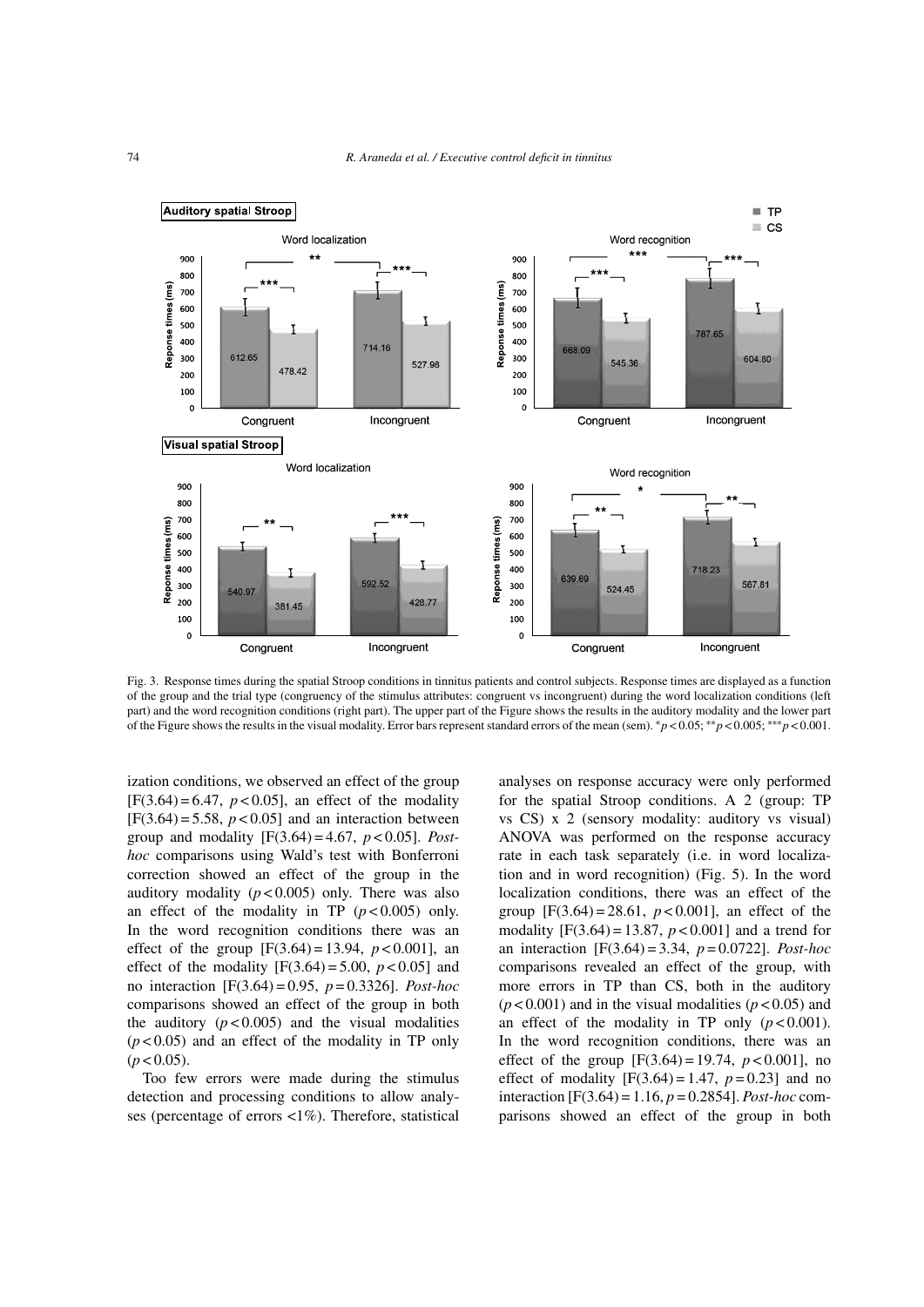

Fig. 4. Response times during the spatial Stroop conditions in tinnitus patients and control subjects. This Figure shows the response times for the incongruent trials minus the response times for the congruent trials. The obtained "corrected" response times are presented as a function of the group and the sensory modality during the word localization condition (upper part) and the word recognition condition (lower part). Error bars represent standard errors of the mean (sem). TP: tinnitus patients; CS: control subjects. ∗*p* < 0.05; ∗∗*p* < 0.005; ∗∗∗*p* < 0.001.

the auditory  $(p < 0.001)$  and the visual modalities  $(p < 0.05)$ .

*Correlation analyses:* The TP group showed a link between the response times in the spatial Stroop conditions (incongruent trials) and tinnitus annoyance (VAS) in all the conditions except for the visual word localization: auditory word localization  $(r = 0.7410, p < 0.001)$ , visual word localization ( $r = 0.4536$ ,  $p = 0.0674$ ), auditory word recognition  $(r=0.7440, p<0.001)$  and visual word localization  $(r=0.6829, p<0.005)$ . The performance in the spatial Stroop tasks was not correlated with any other clinical scores (e.g. THI; all p's>0.05). Correlation analyses performed in the whole group (TP and CS) between the auditory and visual spatial Stroop tasks showed a link between sensory modalities for response accuracy, both in (auditory and visual) word localization  $(r=0.7208, p<0.001)$  and in (auditory and visual) word recognition  $(r=0.8335)$ , *p* < 0.001). Correlation analyses performed within each group separately were also significant (all p's<0.05).



Fig. 5. Response accuracy (percentage of correct responses) during the spatial Stroop conditions in tinnitus patients and control subjects. This Figure shows the percentage of correct responses as a function of the group and the sensory modality during the word localization condition (upper part) and the word recognition condition (lower part). Error bars represent standard errors of the mean (sem). TP: tinnitus patients; CS: control subjects. ∗*p* < 0.05; ∗∗*p* < 0.005; ∗∗∗*p* < 0.001.

#### **10. Discussion**

Very few studies have investigated the tinnitusrelated cognitive impairments so far, hence very little is known about the importance and nature of the cognitive deficits in tinnitus sufferers. The purpose of the present study was to test to what extent top-down executive control and stimulus processing speed were affected in tinnitus subjects and whether deficits were restricted to the auditory modality or could also be observed in vision. Here we observed that tinnitus patients (TP) were slower and less accurate than control subjects (CS) during both the auditory and the visual spatial Stroop tasks (i.e. they were slower and made more errors in incongruent or interference trials), in particular during the word recognition conditions (Figs. 4 and 5). In addition, TP showed longer response times to stimulus detection (simple reaction speed) and stimulus processing (word localization and word recognition) in the auditory modality only (Fig. 2).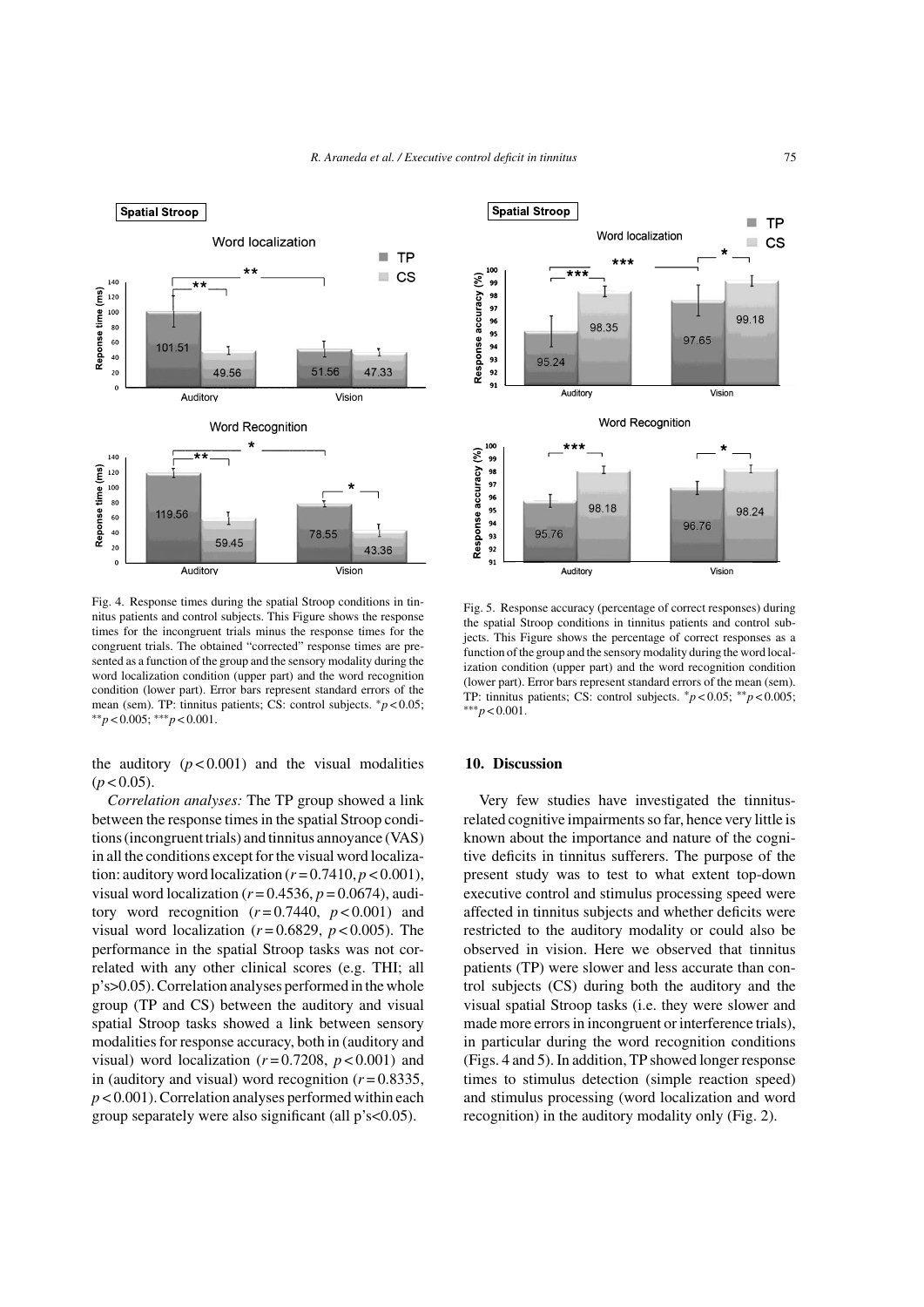#### *10.1. Slowed down processing speed in tinnitus*

The longer response times observed in TP during the auditory word processing conditions were independent from any slowed down reaction speed since individual response times to stimulus detection were subtracted from the stimulus processing response times. However, the deficit was restricted to the auditory modality (with normal response times in the visual modality). Therefore, a global slowed down in the processing speed (Das et al., 2012) or a global depletion of attention resources (Stevens et al., 2007) in TP seems excluded.

Although we cannot exclude that the slow down in the auditory word processing in TP was due to a deficit in speech discrimination undetected during the audiometry with pure tones, such effect should be minor given the nature of experimental conditions in the present study. Previous studies showed that speech discrimination was mostly affected in TP in noisy environment which was not the case in the present study (Spitzer et al., 1983; Huang et al., 2007; Ryu et al., 2012). In addition, the two French words "gauche" (left) and "droite" (right) that were used in the word recognition condition sounded clearly differently, which should have facilitated their discrimination. Therefore, the longer response times to stimulus processing in the auditory modality could rather result either from the alteration of cognitive modules dedicated to the processing of auditory information (e.g. spectral analysis, phonemes recognition), that would be less efficient in TP, or from interferences occurring during the processing of auditory stimuli. In the latter perspective, one may hypothesize that auditory stimulations would automatically triggered emotional responses in TP that would slow down the processing of (auditory) stimuli. Noteworthy, a similar phenomenon has been described in chronic pain patients (Wiech, Ploner, Tracey, 2008). Such interference would not occur in non-auditory modalities given the auditory-specific nature of tinnitus. This hypothesis is consistent with recent models that postulate a role of limbic structures and aversive memory networks in tinnitus (Rauschecker et al., 2010; De Ridder et al., 2011). In accordance with this view, hyperactivity in limbic structures (e.g. the nucleus accumbens) has been reported in response to auditory stimulations in TP, especially when using tinnitus-matched frequencies as the stimulus (Leaver et al., 2011). Auditory stimulations in TP also elicit brain activity in the distress network, i.e. the anterior cingulate cortex,

anterior insula, and amygdala (De Ridder et al., 2011). In the present study, longer response times were also observed in TP during the auditory stimulus detection condition (i.e. simple reaction times). This could reflect a latency effect in response to the presentation of (auditory) stimuli that have an emotional valence in TP.

# *10.2. Altered top-down cognitive control in tinnitus*

TP were slower and less accurate than CS during the spatial Stroop conditions in both the auditory and visual modalities. The longer response times observed in TP during the interference conditions (incongruent trials) were independent from any slowed down in the stimulus detection and processing speed since the group difference was still present after subtraction of the individual response times for the congruent trials (requiring detection and processing, i.e. reaction speed and processing speed without interference). The observation of longer response times and lower accuracy rates in TP than CS during the spatial Stroop conditions in both the visual and auditory modalities indicates that top-down executive control mechanisms are impaired in TP. Although performance appeared slightly worse in the auditory modality, a deficit was present in both modalities, which is consistent with the idea according to which these cognitive processes are supra-modal, i.e. exert a control in all the sensory modalities (Roberts and Hall, 2008; Donohue, et al., 2012). This greater deficit in TP was more pronounced in the auditory modality; this is probably due to an additional decrease in the efficiency of the executive control resulting from the interactions between impaired cognitive modules: executive control and auditory stimulus processing. The strong correlations between response times in the visual and auditory spatial Stroop tasks confirm that a similar process is at work during the Stroop conditions in the two modalities. Moreover, the observation of a deficit in the top-down executive control in the present study is consistent with previously reported deficits in TP in studies that used Stroop tasks or the attention network test (ANT) (Andersson et al., 2000; Stevens et al., 2007; Heeren et al., 2014). Here, the use of strict inclusion criteria to limit confounding factors allows us to provide clear demonstration that this top-down cognitive control deficit is primarily related to tinnitus and not to any of the disorders that are frequently associated to this condition (Langguth et al., 2007, 2013; Knipper, et al., 2013). In particular we paid a particular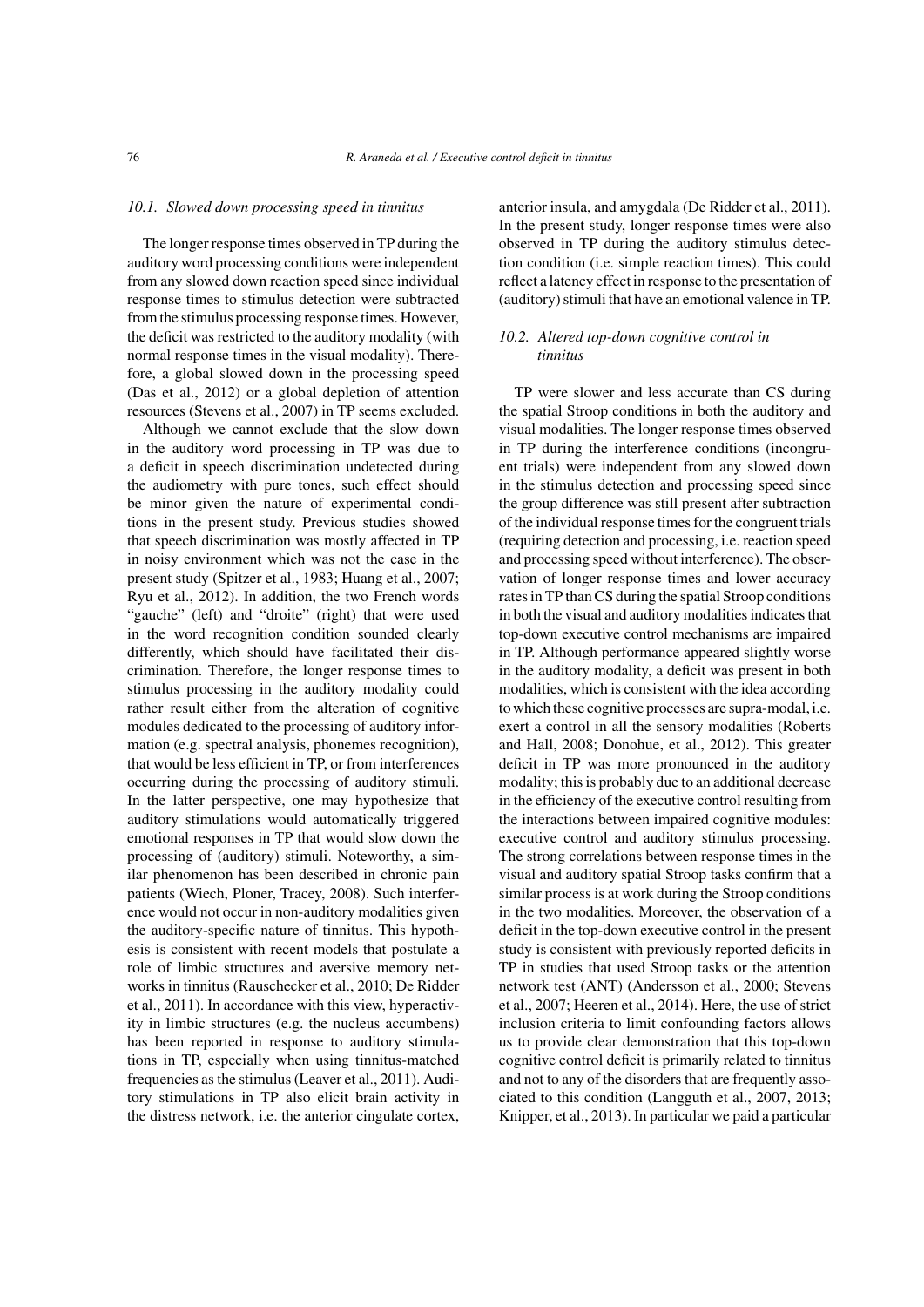attention to exclude comorbidity conditions that are known to affect the cognitive functioning and performances to psychological tests: depression and anxiety (Pessoa, 2009; Kanske & Kotz, 2012), aging or hearing acuity (Lindenberger & Baltes, 1994; Salthouse, et al., 1996; Baltes & Lindenberger, 1997; Baldwin & Ash, 2011). The top-down executive control is known to play a role in the resolution of conflicts between stimulus attributes, as in the present spatial Stroop tasks, but also in the distribution of attention resources and the regulation of emotion and sensations (Alain et al., 1998; Lewis et al., 2000; Mitchell et al., 2005; Voisin et al., 2006; Boggio, et al., 2008; Boggio, et al., 2009; Ochsner, et al., 2012). Given the prominent role of the executive control in the cognitive functioning and its involvement in many attention tasks, one may hypothesize that a deficit in the executive control impacts performance in various cognitive tasks (e.g. divided attention, working memory). Therefore, it is tempting to suggest that this specific deficit may primarily cause the concentration difficulties frequently reported by tinnitus sufferers. It may also explain the altered performances in cognitive and attention tasks (Cuny, et al., 2004; Hallam et al., 2004; Rossiter et al., 2006; Das et al., 2012). Here we postulate that the top-down cognitive control is a major component of the process that prevents phantom sensations to reach consciousness, i.e. the top-down inhibitory processes (Norena, et al., 1999). A dysfunction of the top-down executive control, along with alterations of the auditory system, would be a necessary condition for the generation and maintenance of tinnitus. In this perspective, the efficiency of top-down executive control can potentially be considered as a (cognitive) marker of tinnitus that could be used as an indicator of its severity (correlated to tinnitus annoyance) as well as a major target in a treatment and an indicator of the efficiency of a revalidation procedure.

From a neural point of view, Stroop tasks usually recruit the anterior cingulate cortex (ACC) and the dorsolateral prefrontal cortex (dlPFC) (Botvinick, et al., 2001; Egner & Hirsch, 2005 a, b). The dlPFC is also known to exert early inhibitory modulation of input to primary auditory cortex in humans (Knight et al., 1989), which is thought to be compromised in TP (Vanneste, et al., 2013). Noteworthy, the stimulation of the dlPFC using transcranial direct current stimulation (tDCS) or transcranial magnetic stimulation (TMS) affects both tinnitus intensity and distress (Kleinjung et al., 2008; Vanneste et al., 2010a; Vanneste et al.,

2013). Since the dlPFC is involved in the regulation of emotions (Fregni et al., 2006; Ochsner et al., 2012), it is also probably influenced by emotional states. On the one hand, the dlPFC, with the ACC, the anterior insula and the amygdala, is part of the distress network activated during auditory stimulation in tinnitus patients (Vanneste et al., 2010b; Vanneste, et al., 2012; De Ridder et al., 2013). On the other hand, the dlPFC is connected to parts of the limbic system, such as the ventromedial prefrontal cortex (vmPFC), which are altered in tinnitus (Mülhau et al., 2006; Leaver et al., 2011; Seydell-Greenwald et al., 2012). In the present study, the performance in the spatial Stroop tasks was correlated with the degree of tinnitus annoyance; the more the executive control was impaired the worst the perception of tinnitus was. This leads to the idea that the dlPFC may interact with the limbic corticostriatal circuit that constitutes the noise cancelling pathway (Mühlau et al., 2006; Rauschecker et al., 2010, see also De Ridder et al., 2011). In tinnitus, the cognitive and emotional aspects are probably intimately interconnected and influencing each other, so that the alteration of one component affects the functioning of the other one, resulting in tinnitus perception.

In conclusion, here we showed that tinnitus is associated with both modality-specific deficits along the auditory processing system, though their exact nature is still unclear, as well as an impairment of the topdown executive control. We postulate that alterations in these cognitive control mechanisms would play a key-role in tinnitus generation and maintenance. Therefore, the effect of cognitive training methods targeting specifically the top-down executive control should be evaluated. In addition, future functional brain imaging studies should further establish a direct link between a deficit of the top-down executive control and alterations of the dorsolateral prefrontal cortex in tinnitus patients.

# **Acknowledgments**

We wish to thank Prof. Julie Duqué and Dr. Alexandre Zenon for their helpful comments on methodology and statistics. Rodrigo Araneda is a PhD student supported by the Becas Chile Program. Laurent Renier is a Postdoctoral Researcher supported by the Brussels Institute for Research and Innovation (INNOVIRIS, Belgium). Anne G. De Volder is Senior Research Associate and Alexandre Heeren is Postdoctoral Research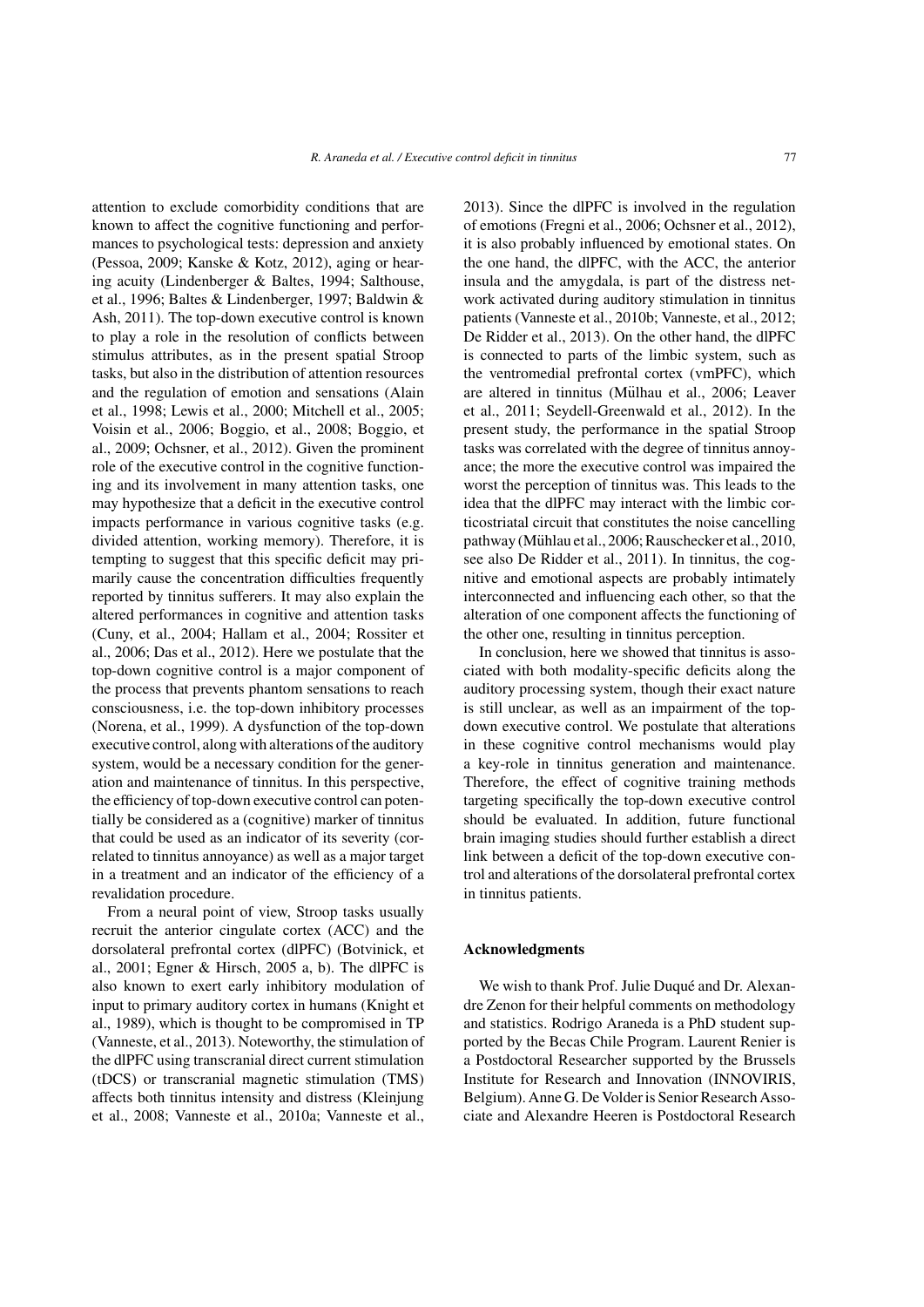Fellow at the Belgian National Funds for Scientific Research (FNRS). This study was supported by a Brains Back to Brussels grant (INNOVIRIS) granted to LR and FRSM grant #3.4502.08 (Belgium).

## **References**

- Alain, C., Woods, D.L. & Knight, R.T. (1998). A distributed cortical network for auditory sensory memory in humans. *Brain Res*, *812*(1-2), 23-37.
- Anderson, G., Erikson, J., Lundh, L.G. & Lyttkens, L. (2000). Tinnitus and cognitive interference: A Stroop paradigm study. *J Speech Lang Hear Res*, *43*(5), 1168-1173.
- Baldwin, C.L. & Ash, I.K. (2011). Impact of sensory acuity on auditory working memory span in young and older adults. *Psychol Aging*, *26*(1), 85-91.
- Baltes, P.B. & Lindenberger, U. (1997). Emergence of a powerful connection between sensory and cognitive functions across the adult life span: A new window to the study of cognitive aging? *Psychol Aging*, *12*(1), 12-21.
- Boggio, P.S., Zaghi, S. & Fregni, F. (2009). Modulation of emotions associated with images of human pain using anodal transcranial direct current stimulation (tDCS). *Neuropsychologia*, *47*(1), 212-217.
- Boggio, P.S., Zaghi, S., Lopes, M. & Fregni, F. (2008). Modulatory effects of anodal transcranial direct current stimulation on perception and pain thresholds in healthy volunteers. *Eur J Neurol*, *15*(10), 1124-1130.
- Botvinick, M.M., Braver, T.S., Barch, D.M., Carter, C.S. & Cohen, J.D. (2001). Conflict monitoring and cognitive control. *Psychol Rev*, *108*(3), 624-652.
- Cuny, C., Norena, A., Massioui, F.E. & Chéry-Croze, S. (2004). Reduced attention shift in response to auditory changes in subjects with tinnitus. *Audiol Neurootol*, *9*(5), 294-302.
- Das, S.K.,Wineland, A., Kallogjeri, D. & Piccirillo, J.F. (2012). Cognitive speed as an objective measure of tinnitus. *Laryngoscope*, *122*(11), 2533 -2538.
- De Ridder, D., Vanneste, S., Weisz, N., Londero, A., Schlee, W., Elgoyhen, A.B. & Langguth, B. (2013). An integrative model of auditory phantom perception: Tinnitus as a unified percept of interacting separable subnetworks. *Neurosci Biobehav Rev*, *44*, 16-32.
- De Ridder, D., Elgoyhen, A.B., Romo, R. & Langguth, B. (2011). Phantom percepts: Tinnitus and pain as persisting aversive memory networks. *Proc Natl Acad SciUSA*, *108*(20), 8075- 8080.
- Dobie, R.A. (2003). Depression and tinnitus. *Otolaryngol Clin North Am*, *36*(2), 383-388.
- Donohue, S.E., Liotti, M., Perez, R.3rd. & Woldorff, M.G. (2012). Is conflict monitoring supramodal?: Spatiotemporal dynamics of cognitive control processes in an auditory Stroop task. *Cogn Affect Behav Neurosci*, *12*(1), 1-15.
- Eggermont, J.J. & Roberts, L.E. (2004). The neuroscience of tinnitus. *Trends Neurosci*, *27*(11), 676-682.
- Egner, T. & Hirsch, J. (2005a). The neural correlates and functional integration of cognitive control in a Stroop task. *Neuroimage*, *24*(2), 539-547.
- Egner, T. & Hirsch, J. (2005b). Cognitive control mechanisms resolve conflict through cortical amplification of task-relevant information. *Nat Neurosci*, *8*(12), 1784-1790.
- Fan, J., McCandliss, B.D., Fossella, J., Flombaum, J.I. & Posner, M.I. (2005). The activation of attentional networks. *Neuroimage*, *26*(2), 471-479.
- Fregni, F., Boggio, P.S., Nitsche, M.A., Marcolin, M.A., Rigonatti, S.P. & Pascual-Leone, A. (2006). Treatment of major depression with transcranial direct current stimulation. *Bipolar Disord*, *8*(2), 203-204.
- Grimm, S., Schmidt, C.F., Bermpohl, F., Heinzel, A., Dahlem, Y., Wyss, M., Hell, D., Boesiger, P., Boeker, H. & Northoff, G. (2006). Segregated neural representation of distinct emotion dimensions in the prefrontal cortex-an fMRI study. *Neuroimage*, *30*(1), 325-340.
- Hallam, R.S., McKenna, L., & Shurlock, L. (2004). Tinnitus impairs cognitive efficiency. *Int J Audiol*, *43*(4), 218-226.
- Heller, A.J. (2003). Classification and epidemiology of tinnitus. *Otolaryngol Clin North Am*, *36*(2), 239-248.
- Heeren, A., Maurage, P., Perrot, H., De Volder, A., Renier, L., Araneda, R., Lacroix, E., Decat, M., Deggouj & N., Philippot, P. (2014). Tinnitus specifically alters the top-down executive control sub-component of attention: Evidence from the Attention Network Task. *Behav Brain Res*, *269*, 147-154.
- Huang, C.Y., Lee, H.H., Chung, K.C., Chen, H.C., Shen, Y.J. & Wu, J.L. (2007). Relationships among speech perception, self-rated tinnitus loudness and disability in tinnitus patients with normal pure-tone thresholds of hearing. *ORL J Otorhinolaryngol Relat Spec*, *69*(1), 25-29.
- Jastreboff, P.J. (1990). Phamtom auditory perception (tinnitus): Mechanisms of generation and perception. *Neurosci Res*, *8*(4), 221-254.
- Jastreboff, P.J. & Jastreboff, M.M. (2000). Tinnitus retraining therapy (TRT) as a method for treatment of tinnitus and hyperacusis patients. *J Am Acad Audiol*, *11*(3), 162-177.
- Kanske, P. & Kotz, S.A. (2012). Effortful control, depression, and anxiety correlate with the influence of emotion on executive attentional control. *Biol Psychol*, *91*(1), 88-95.
- Kleinjung, T., Eichhammer, P., Landgrebe, M., Sand, P., Hajak, G., Steffens, T., Strutz, J. & Langguth, B. (2008). Combined temporal and prefrontal transcranial magnetic stimulation for tinnitus treatment: A pilot study. *Otolaryngol Head Neck Surg*, *138*(4), 497-501.
- Knight, R., Scabini, D. & Woods, D. (1989). Prefrontal cortex gating of auditory transmission in humans. *Brain Res*, *504*(2), 338- 342.
- Knipper, M., Van Dijk, P., Nunes, I., Rüttiger, L. & Zimmermann, U. (2013). Advances in the neurobiology of hearing disorders: Recent developments regarding the basis of tinnitus and hyperacusis. *Prog Neurobiol*, *111*, 17-33.
- Landgrebe, M., Zeman, F., Koller, M., Eberl, Y., Mohr, M., Reiter, J., Staudinger, S., Hajak, G. & Langguth, B. (2010). The Tinnitus Research Initiative (TRI) database: A new approach for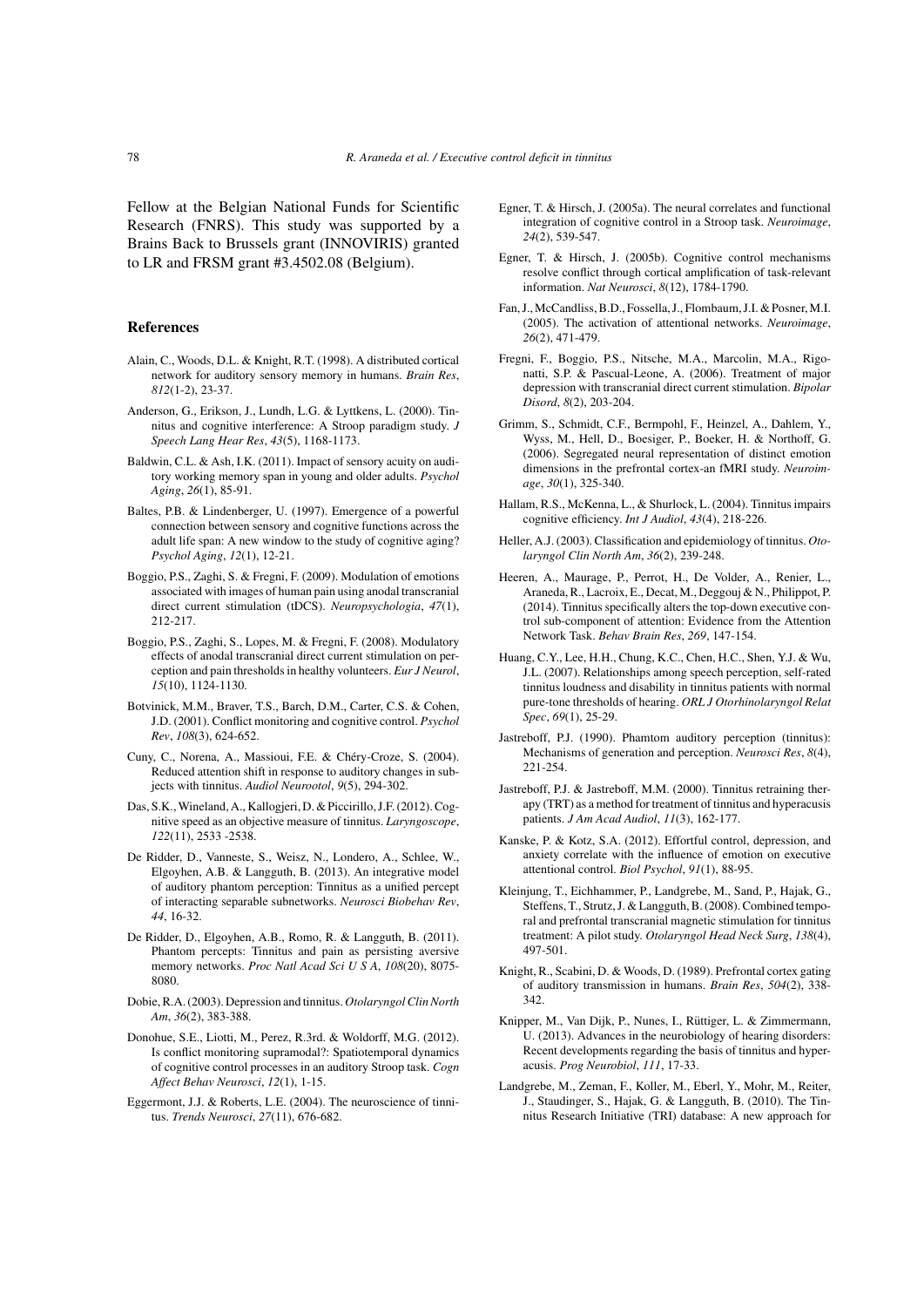delineation of tinnitus subtypes and generation of predictors for tratment outcome. *BMC Med Inform Decis Mak*, *10*, 42.

- Langguth, B. (2011). A review of tinnitus symptoms beyond 'ringing in the ears': A call to action. *Curr Med Res Opin*, *27*(8), 1635- 1643.
- Langguth, B., Kreuzer, P.M., Kleinjung, T. & De Ridder, D. (2013). Tinnitus: Causes and clinical management. *Lancet Neurol*, *12*(9), 920-930.
- Langguth, B., Goodey, R., Azevzdo, A., Bjorne, A., Cacace, A., Crocetti, A., Del Bo, L., De Ridder, D. et al (2007). Consensus for tinnitus patient assessment and treatment outcome mesurement: Tinnitus Research Initiative Meeting, Regensburg, 2006. *Prog Brain Res*, *166*, 525-536.
- Lanting, C.P., De Kleine, E. & Van Dijk, P. (2009). Neural activity underlying tinnitus generation: Results from PET and fMRI. *Hear Res*, *255*(1-2), 1-13.
- Leaver, A.M., Renier, L., Chevillet, M.A., Morgan, S., Kim, H.J. & Rauschecker J.P. (2011). Dysregulation of limbic and auditory networks in tinnitus. *Neuron*, *69*(1), 33-43.
- Lewis, J.W., Beauchamp, M.S. & DeYoe, E.A. (2000). A comparison of visual and auditory motion processing in human cerebral cortex. *Cereb Cortex*, *10*(9), 873-888.
- Lindenberger, U. & Baltes, P.B. (1994). Sensory functioning and intelligence in old age: A strong connection. *Psychol Aging*, *9*(3), 339-355.
- MacDonald, A.W., Cohen, J.D., Stenger, A.V. & Carter, C.S. (2000). Dissociating the role of the dorsolateral prefrontal and anterior cingulate cortex in cognitive control. *Science*, *288*(5472), 1835- 1838.
- Mirz, F., Gjedde, A., Ishizu, K. & Pedersen, C. B. (2000). Cortical networks subserving the perception of tinnitus—a PET study. *Acta Otolaryngol Suppl*, *543*, 241-243.
- Mitchell, T.V., Morey, R.A., Inan, S. & Belger, A. (2005). Functional magnetic resonance imaging measure of automatic and controlled auditory processing. *Neuroreport*, *16*(5), 457-461.
- Mühlau, M., Rauschecker, J.P., Oestreicher, E., Gaser, C., Röttinger, M., Wohlschlager, A. M., Simon, F., Etgen, T., Conrad, B. & ¨ Sander, D. (2006). Structural brain changes in tinnitus. *Cereb Cortex*, *16*(9), 1283-1288.
- Newman, C.W., Sandrige, S.A. & Jacobson, G. P. (1998). Psychometric adequacy of the Tinnitus Handicap Inventory (THI) for evaluating treatment outcome. *J Am Acad Audiol*, *9*(2), 153- 160.
- Norena, A., Cransac, H. & Chery-Croze, S. (1999). Towards an objectification by classification of tinnitus. *Clin Neurophysiol*, *110*(4), 666-675.
- Ochsner, K., Silvers, J. & Buhle, J. (2012). Functional imaging studies of emotion regulation: A synthetic review and evolving model of the cognitive control emotion. *Ann N Y Acad Sci*, *1251*, 1-24.
- Pessoa, L. (2009). How do emotion and motivation direct executive control? *Trends Cogn Sci*, *13*(4), 160-166.
- Rauschecker, J.P., Leaver, A.M. & Muhlau, M. (2010). Tuning out the noise: Limbic-auditory interactions in tinnitus. *Neuron*, *66*(6), 819-826.
- Roberts, K.L. & Hall, D. A. (2008). Examining a supramodal network for conflict processing: A systematic review and novel functional magnetic resonance imaging data for related visual and auditory Stroop tasks. *J Cogn Neurosci*, *20*(6), 1063-1078.
- Roberts, L.E., Eggermont, J.J., Caspary, D.M., Shore, S.E., Melcher, J.R. & Kaltenbach, J.A. (2010). Ringing ears: The neuroscience of tinnitus. *J Neurosci*, *30*(45), 14972-14979.
- Roberts, L.E., Husain, F.T. & Eggermont, J.J. (2013). Role of attention in the generation and modulation of tinnitus. *Neurosci Biobehav Rev*, *37*(8), 1754-1773.
- Rossiter, S., Stevens, C. & Walker, G. (2006). Tinnitus and its effect on working memory and attention. *J Speech Lang Hear Res*, *49*(1), 150-160.
- Ryu, I.S., Ahn, J.H., Lim, H.W., Joo, K.Y. & Chung, J.W. (2012). Evaluation of masking effects on speech perception in patients with unilateral chronic tinnitus using the hearing in noise test. *Otol Neurotol*, *33*(9), 1472-1476.
- Salthouse, T.A., Hancock, H.E., Meinz, E.J. & Hambrick, D.Z. (1996). Interrelations of age, visual acuity, and cognitive functioning. *J Gerontol B Psychol Sci Soc Sci*, *51*(6), 317-330.
- Schlee, W., Weisz, N., Bertrand, O., Hartmann, T. & Elbert, T. (2008). Using auditory steady-state responses to outline the functional connectivity in the tinnitus brain. *PLoS One*, *3*, e3720.
- Schlee, W., Mueller, N., Hartmann, T., Keil, J., Lorenz, I. & Weisz, N. (2009a). Mapping cortical hubs in tinnitus. *BMC Biol*, *7*, 80.
- Schlee, W., Hartmann, T., Langguth, B. & Weisz, N. (2009b). Abnormal resting-statecortical coupling in chronic tinnitus. *BMC Neurosci*, *10*, 11.
- Schneider, P., Andermann, M., Wengenroth, M., Goebel, R., Flor, H., Rupp, A. & Diesch, E. (2009). Reduced volume of Heschl's gyrus in tinnitus. *Neuroimage*, *45*(3), 927-939.
- Seydell-Greenwald, A., Leaver, A.M., Turesky, T.K., Morgan, S., Kim, H.J. & Rauschecker, J.P. (2012). Functional MRI evidence for a role of ventral prefrontal cortex in tinnitus. *Brain Res*, *1485*, 22-39.
- Spitzer, J.B., Goldstein, B.A., Salzbrenner, L.G. & Mueller, G. (1983). Effect of tinnitus masker noise on speech discrimination in quiet and two noise backgrounds. *Scand Audiol*, *12*(3), 197-200.
- Stevens, C., Walker, G., Boyer, M. & Gallagher, M. (2007). Severe tinnitus and its effect on selective and divided attention. *Int J Audiol*, *46*(5), 208-216.
- Tass, P. A., Adamchic, I., Freund, H. J., von Stackelberg, T. & Hauptmann, C. (2012). Counteracting tinnitus by acoustic coordinated reset neuromodulation. *Restor Neurol Neurosc*. *30*(2): 137-59.
- Vanneste, S., Plazier, M., Ost, J., van der Loo, E., Van de Heyning, P. & De Ridder, D. (2010a). Bilateral dorsolateral prefrontal cortex modulation for tinnitus by transcranial direct current stimulation: A preliminary clinical study. *Exp Brain Res*, *202*(4), 779-785.
- Vanneste, S., Plazier, M., van der Loo, E., Van de Heyning, P.V., Congedo, M. & De Ridder, D. (2010b). The neural correlates of tinnitus-related distress. *Neuroimage*, *52*(2), 470-480.